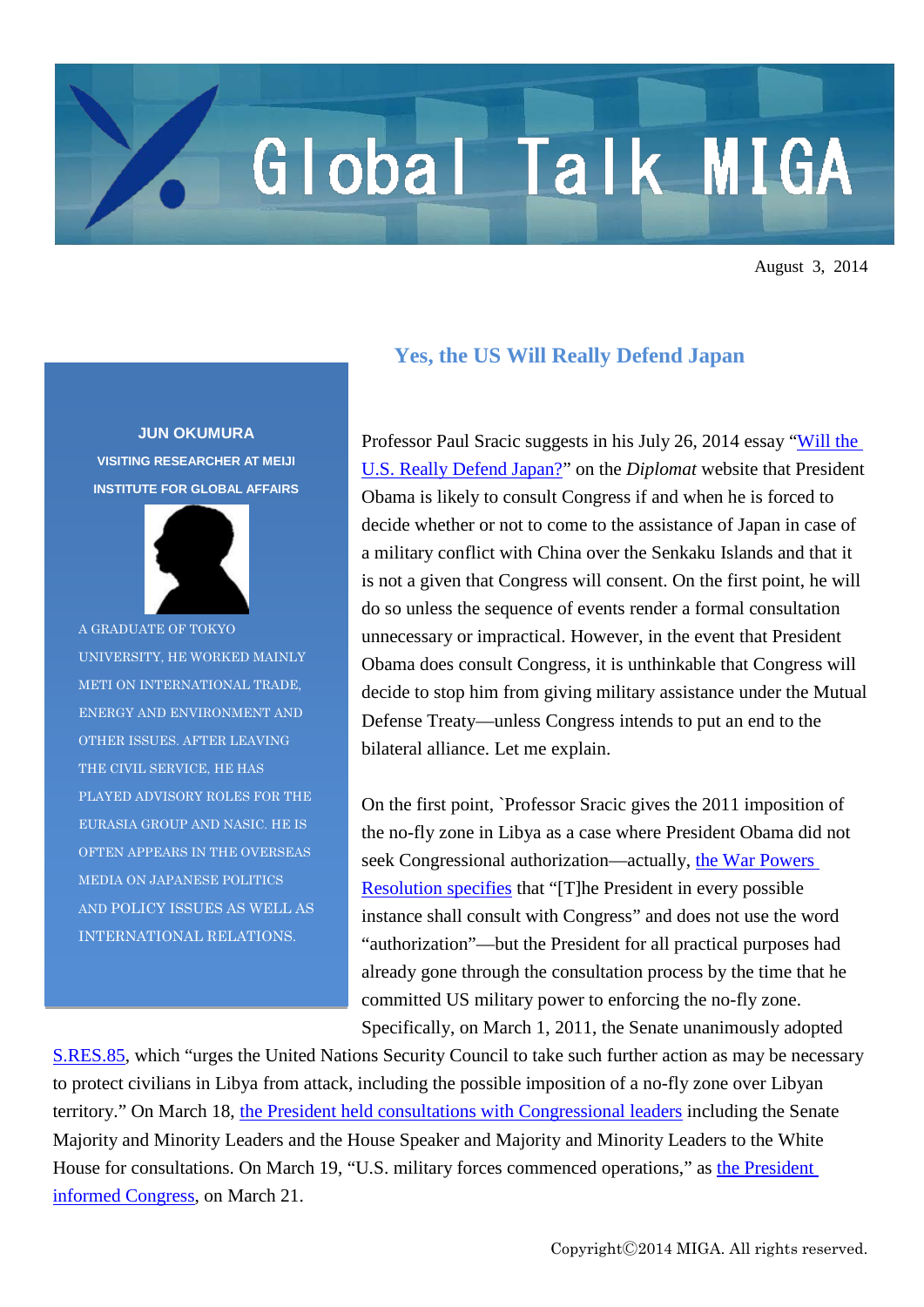There may be occasions on which the President may not be able conduct prior consultations. For example, if the PLA Navy assaults Japanese Coast Guard vessels in the Senkaku vicinity while the US Seventh Fleet is passing by—I know, that would be extremely foolish of the PLA Navy, but bear with me—and Prime Minister Abe requests US assistance, is `President Obama going to tell him that he must consult Congress before the US Navy makes a move? Of course not. And that must be why the law says "every *possible* instance." But it is highly likely that President Obama will consult Congress as long as it is technically feasible. After all, the law does say "*every* possible instance."

But the more important question is: Will Congress consent to giving US military assistance? (If Congress decides to deny consent—I am not sure how that process would work in practice, but let's assume that it does—President Obama could still go ahead and help Japan militarily, but Congress has the legal means to put an end to that, and it is highly unlikely that the President would do so in the first place.)

I believe that this is extremely unlikely.

If Congress does not give its consent, it will force the Obama administration to choose between refusing to honor US obligations under a treaty in a moment of existential crisis for the other party and defying Congressional wishes and committing US troops to defending the Senkaku Islands for 60 days, after which it will have to withdraw them according to the War Powers Resolution. There is nothing short of invading Japan itself that the United States can do to doom the treaty than to refuse to come to the military assistance of Japan, which is what these unpalatable choices amount to. In other words, if Congress forces President Obama to pull out, that is the effective end of the alliance. Suddenly, all of the other formal alliances that the United States has will come under the shadow of doubt. Will it honor its commitments to NATO? The UK, surely (not that Russia will be bombing London any time soon). But Poland, not so sure. As for Lithuania, Latvia and Estonia? There will be tangible losses too, namely the military bases that the United States operates in Okinawa, Yokosuka and elsewhere in Japan, the security assets serving US interests that go well beyond Japan and its near-abroad, not to mention the money that Japan puts up for their upkeep. They did not name it Treaty of *Mutual* Cooperation and Security for nothing.

This does not mean that Prime Minister Abe should be complacent—not that he is. He is obviously vested in making Japan a more useful ally. The Abe administration has expended significant political capital to reinterpret the Japanese Constitution to allow Japan's Self-Defense Forces to come to the assistance of its allies—first and foremost the United States—and to push the relocation of the Futenma air base forward. It is increasing the defense budget under the Mid Term Defense Program (FY 2014-2018) by 2% per year in real terms—modest by East and Southeast Asian standards, but still a reversal of the gradual but long decline.

All this does not mean, of course, that President Obama will enjoy bringing the United States into direct military conflict with China again after six decades of peace punctuated by a (from the US perspective) long and costly (from the Chinese perspective) proxy war. If the Obama administration can find an out, I would not be surprised to see it trying to take it. Here, the one specific scenario that the Japanese authorities worry about is the one in which the Chinese sneak their way onto the Senkaku Islands, set up shop there, and claim that they have established administrative control. Japan claims sovereignty over the Northern Territories